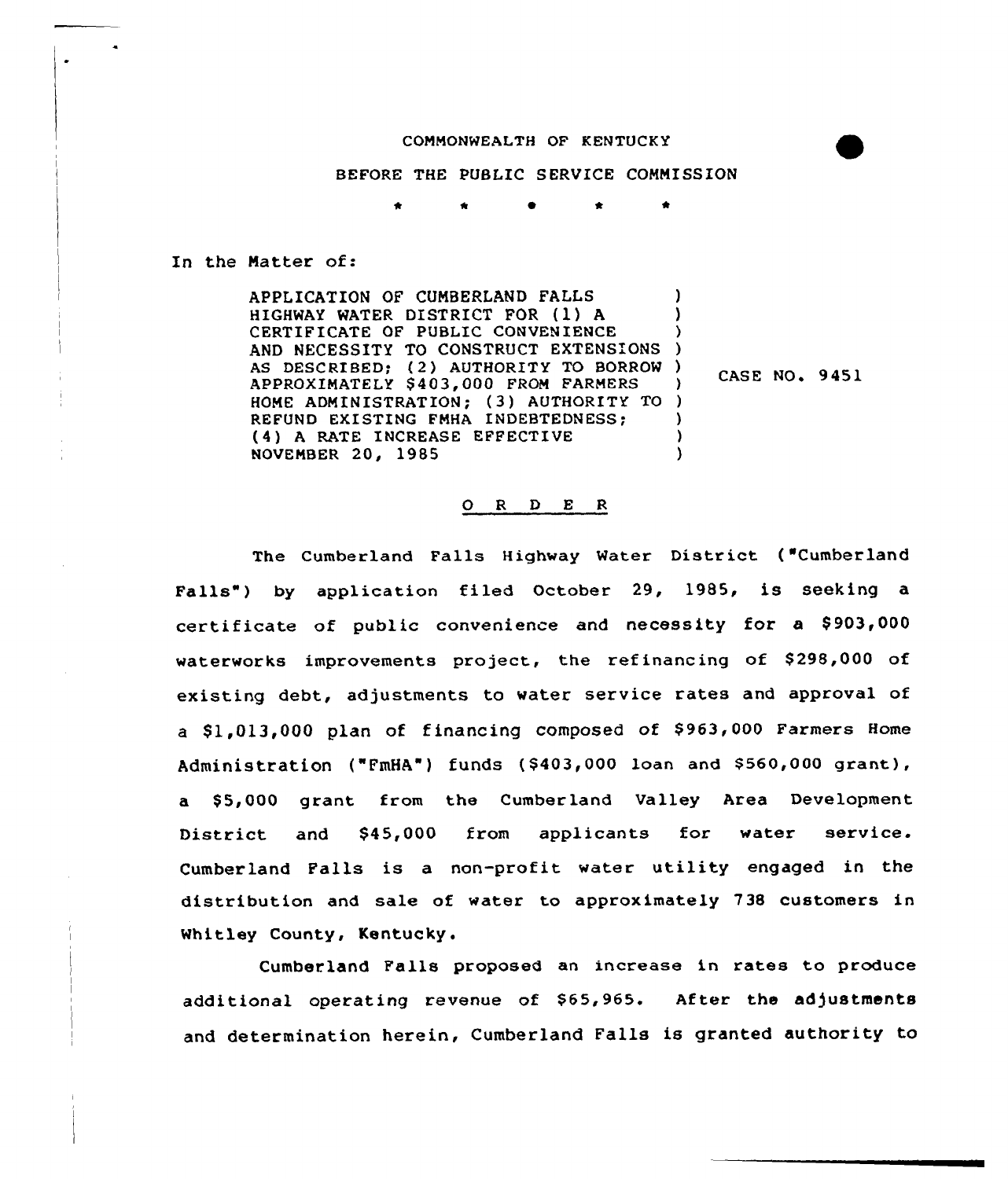increase rates to produce additional operating revenue of \$28,544 or 12.7 percent, in addition to issuance of a Certificate of Public Convenience and Necessity to Construct, and approval of both financing arrangements.

The construction proposed by Cumberland Falls will extend service to about 121 applicants located on the west side of I-75 between Corbin and Williamsburg. The construction plans and specifications prepared by Vaughn and Nelton, Consulting Engineers of Middlesboro, Kentucky, ("Engineer" ) have been approved by the Division of Water of the Natural Resources and Environmental Protection Cabinet.

<sup>A</sup> hearing was held in the offices of the Public Service Commission in Frankfort, Kentucky, on Narch 27, 1986. The Utility and Rate Intervention Division of the Attorney General's Office whose November 27, 1985, Notion, for Full Intervention had been sustained was an active participant in the proceedings.

As the hearing was closed, Cumberland Falls was directed to file certain items of additional information. This information has been filed and the matter is considered to be fully submitted for final determination by the Commission.

# Staff Audit Report

To simplify the regulatory process for this small utility, the Commission staff performed a limited financial audit for the utility's test year to verify reported expenditures and substantiate the propriety of the test-year financial statements. The staff report was made a part of the record in this case as an appendix to the Commission's Order of Narch 24, 1986.

 $-2-$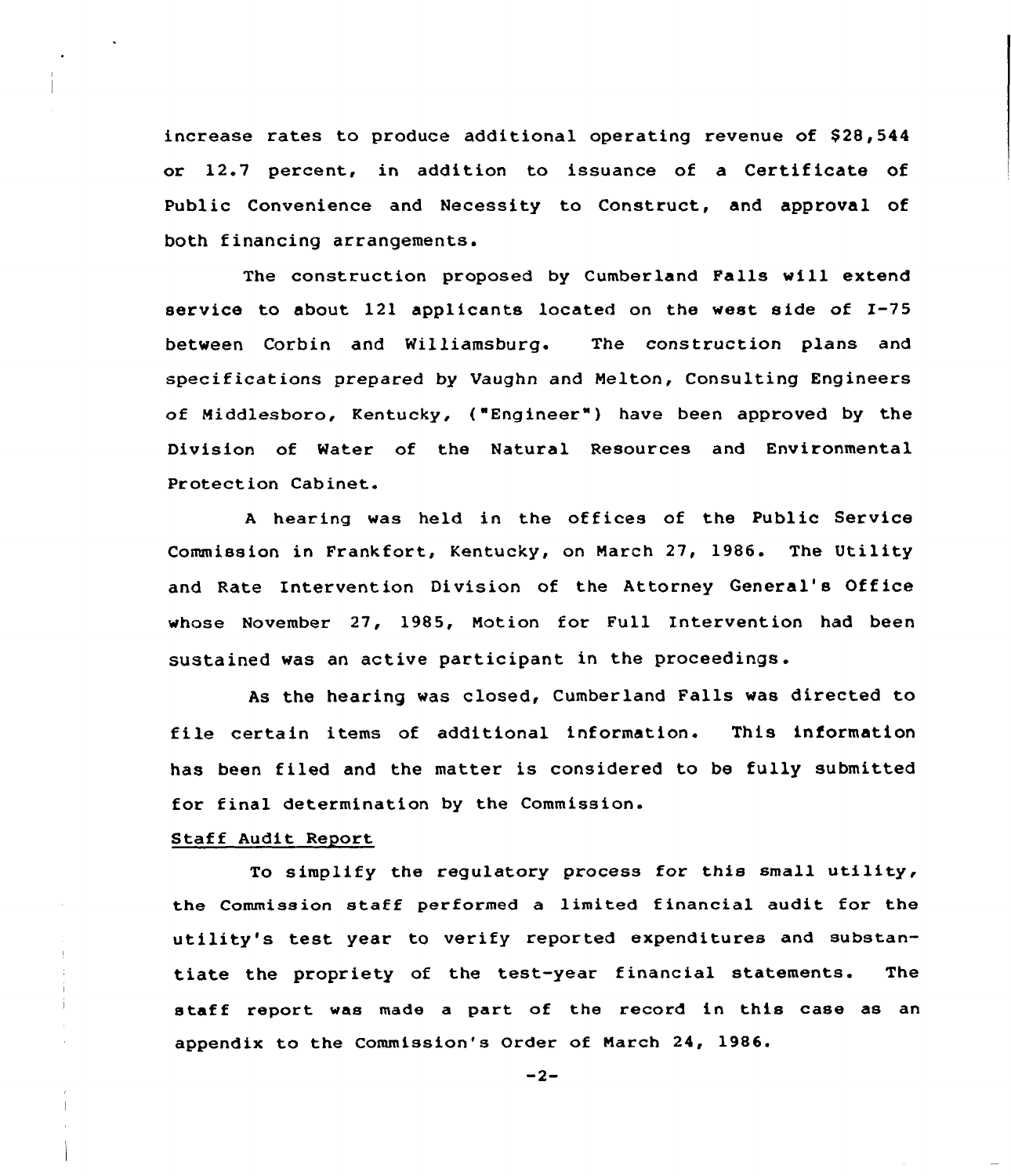<sup>A</sup> revised staff audit report containing an adjusted financial statement due to information obtained at the hearing was made a part of the record in this case as an appendix to the 's Order of April 4, 1986. This adjusted financial statement has been used as the basis for determining the rate increase. No comments on the staff audit report were filed by any of the parties of record; therefore, the Commission considers the audit report as acceptable for rate-making purposes.

# ADJUSTMENTS TO EXPENSES FOR RATE-MAKING PURPOSES

Cumberland Falls proposed, and the Commission accepts, the 12-month period ending July 31, 1985, as an appropriate test period for determining the reasonableness of the proposed rates.

The Commission has made, for rate-making purposes, the following modifications to the adjusted financial statement of Cumberland Falls per the revised staff audit report, to reflect more normal and current operating

#### Operating Revenue

Cumberland Falls' actual operating revenue from metered water sales for the test year was  $$185,255$ . On October 18, 1985, Cumberland Falls was permitted to increase the rates it could charge in Case No.  $9417$ , which were not clearly reflected in the proposed adjusted level. Therefore, the Commission has adjusted test-period operating revenue from metered sales by \$6,635, which results in an adjusted test period level of \$191,890.

<sup>1</sup> Purchased Water Adjustment of Cumberland Falls Highway Water District, dated October 18, 1985.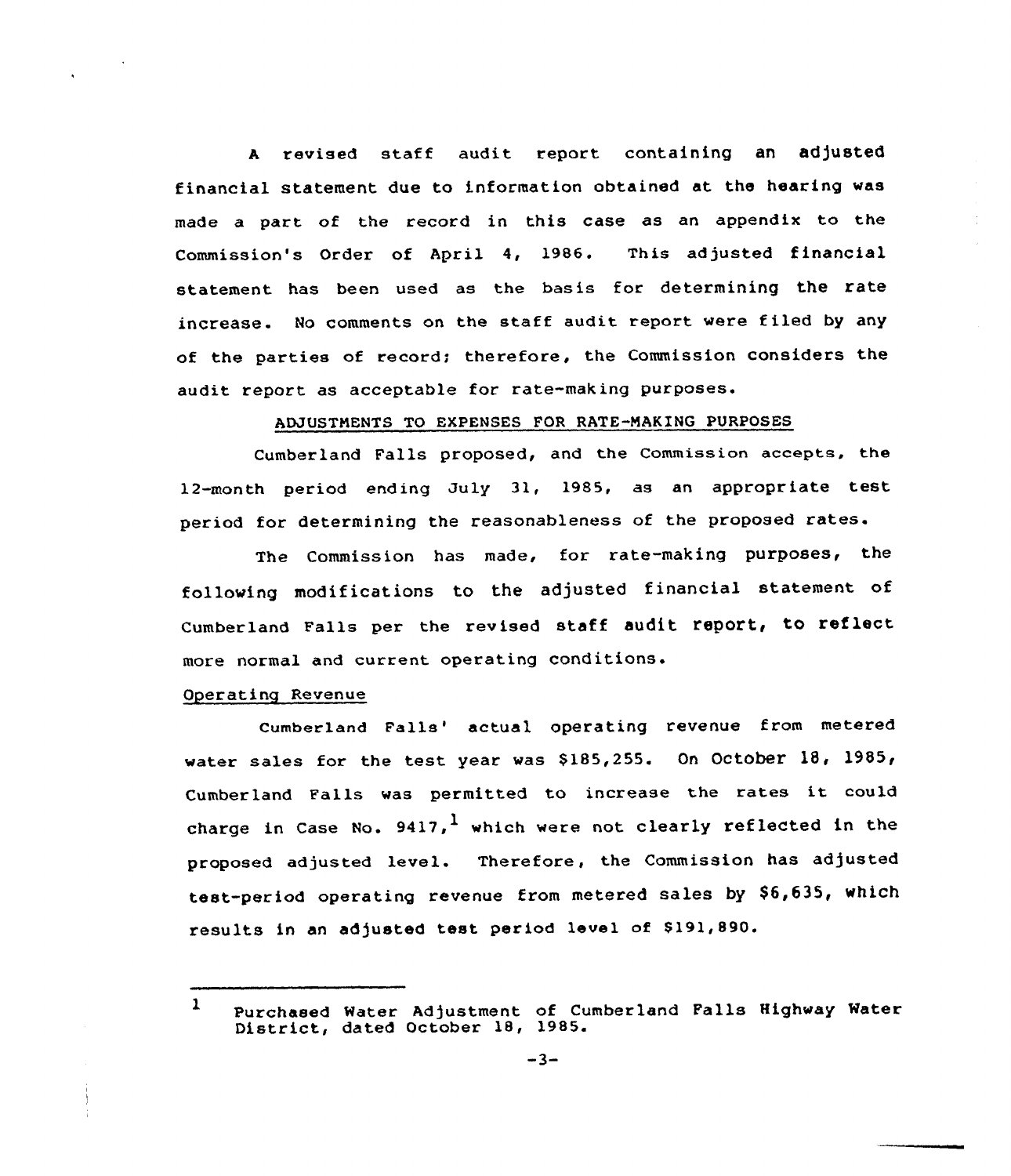Cumberland Falls proposed a pro forma adjustment of \$33,530 to test period operating revenue from metered water sales to reflect the additional revenue from new customers. Cumberland Falls calculated its proposed adjustment by using an estimated new 130 customers, an average monthly consumption, and its rates in effect during the test year. Cumberland Falls' engineering witness testified that there would be 137 new customers, and that 21 of these new customers were already connected to the system and received water service during the entire test year.<sup>2</sup> Therefore, an additional 116 customers was used to determine the revenue impact of the proposed construction. Ne have recalculated this adjustment, using Cumberland Falls' per customer average monthly water usage schedule and the rates that were granted in Case Mo. 9417. The resulting adjustment of \$32,698 is a decrease of \$832 over Cumberland Falls' proposed adjustment. Therefore, the previously adjusted operating revenue from metered water sales of \$191,890 has been increased by \$32,698 to arrive at an adjusted level of \$224,588.

# Purchased Water Expense

Cumberland Falls' actual purchased water expense for the test year was \$62,563. Since the test-year water sales were normalized to reflect the purchased water adjustment, we have normalized the purchased water expense. The purchased water expense proposed by the applicant has been decreased by \$749 due

<sup>2</sup> Hearing Transcript, March 27, 1986, pp. 99-101.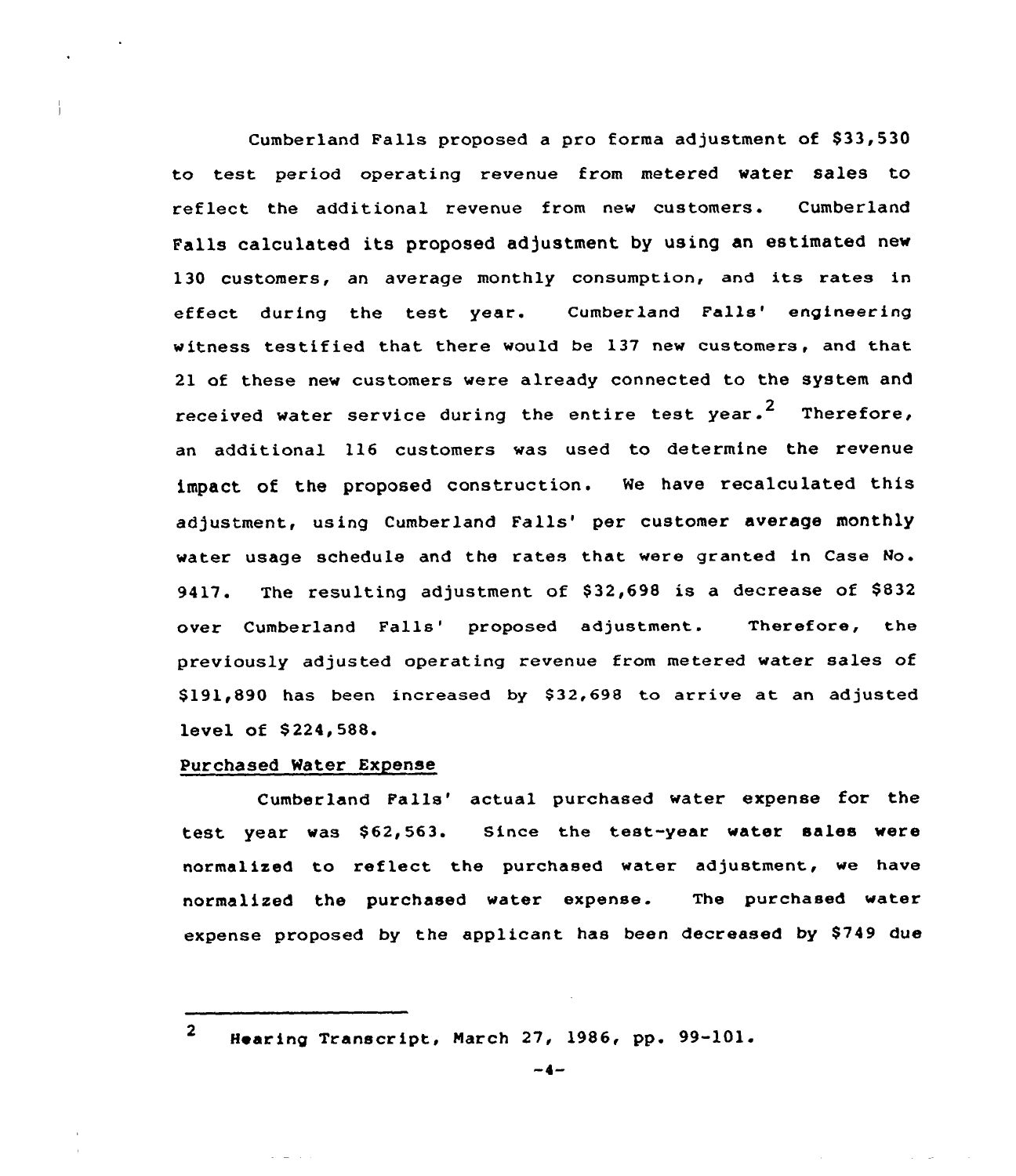to these normalizations and the maximum 15 percent allowed line loss.

Cumberland Falls proposed a pro forma adjustment of \$11,188 to test-year operating expenses to reflect the additional purchases required to serve the new customers. Cumberland Falls based its computation on 130 customers, but the Commission has recalculated this adjustment to be \$9,239 using the revised number of 116 additional customers. Thus, the allowed increase to testyear water sales is \$8,490.

#### Pumping Expenses

Cumberland Falls reported test-year pumping expenses of \$ 7,878 which included power purchased fox pumping, pumping supplies and expenses, and the maintenance of pumping plant expense. The engineering witness testified that one of Cumberland Falls' pumping stations, the Beck's Creek Pumping Station ("Beck's Creek"), was abandoned in February,  $1985 \cdot 3$  The Commission is of the opinion that the original cost of this station plus all operating expenses associated with this station should be removed from the test year operations for rate-making purposes to reflect normal operations.

The electricity purchased for pumping at Beck's Creek is provided by Kentucky Utilities ("KU") <sup>~</sup> For the test year, the total electric expense for Beck's Creek was \$604. Since the plant was abandoned, the monthly bill from KU at that location has dropped to <sup>a</sup> minimum bill of 84.20 per month. Therefore, this

 $3$  Hearing Transcript, March 27, 1986, p. 103.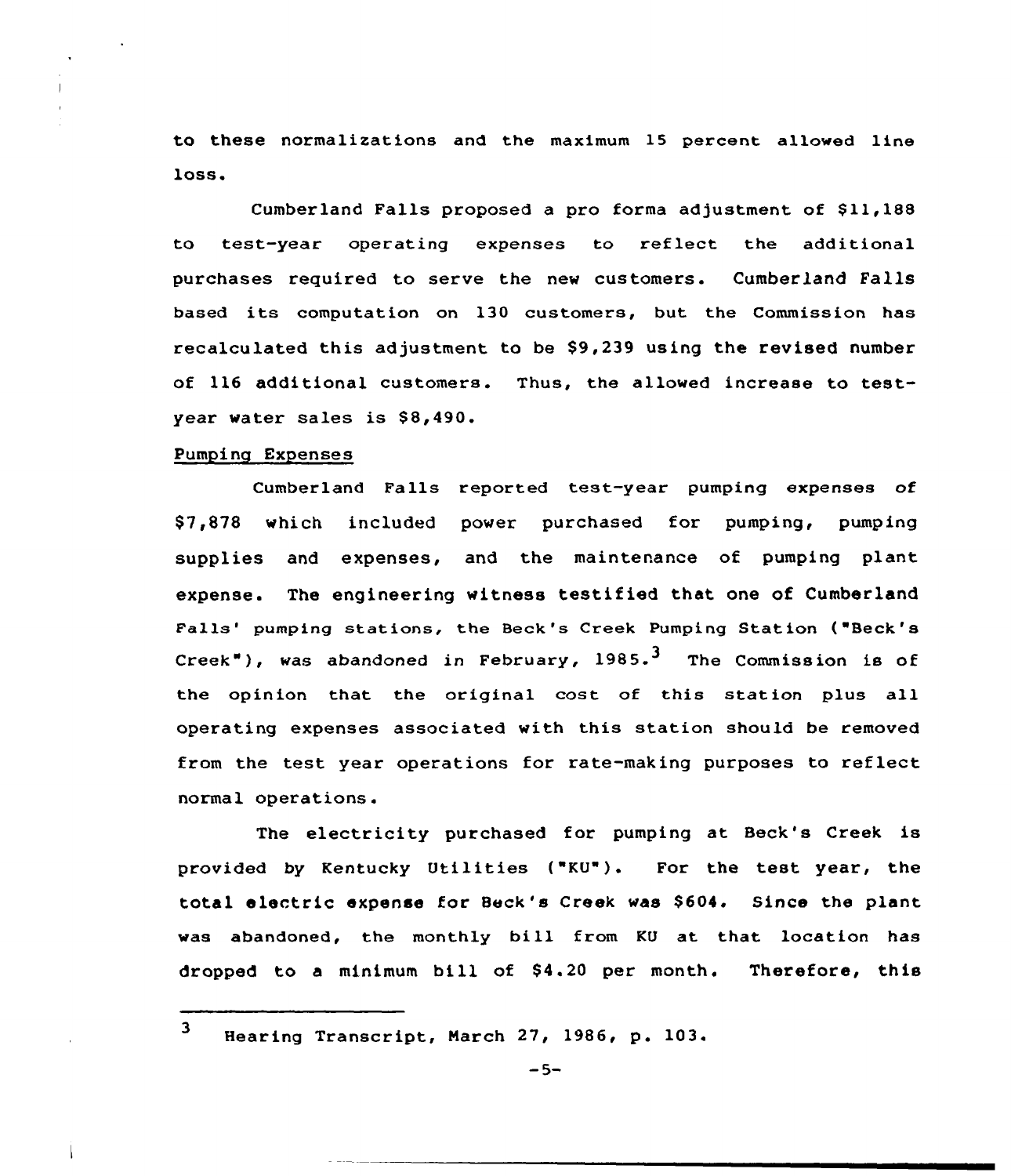expense has been decreased by \$554 to reflect normal operations in the future.

Cumberland Falls proposed a pro forma adjustment to increase total pumping expenses by \$690 based upon the anticipated usage of 130 new customers. The Commission agrees with the methodology used for this adjustment; however, it has been recalculated using the actual number of additional new customers of 116 instead of 130 and reducing the power expense as mentioned above before computing the adjustment. Therefore, a pro forma adjustment of \$418 has been included herein to reflect the cost associated with 116 new customers. The net effect of all the aforementioned adjustments results in a decrease in total pumping expenses of \$136.

### Regulatory Commission Expense

During the test year engineering consultants billed Cumberland Falls \$ 4,122 for expenses associated with preparation of the application in this case. These items were reclassified in the staff audit report and amortized over <sup>3</sup> years. On Narch 20, 1986, Cumberland Falls filed a revised amount for the total expenses associated with the application. The total revised amount including the amounts originally expensed during the test year is \$19,031.

Cumberland Falls entered into a contract with Howard R. Bell Consulting Engineers, Inc., {"HKB") to provide services for special projects in addition to providing monthly management and accounting services. HKB billed Cumberland Falls \$ 450 per month plus \$ 4.50 per month per customer billed for management and

 $-6-$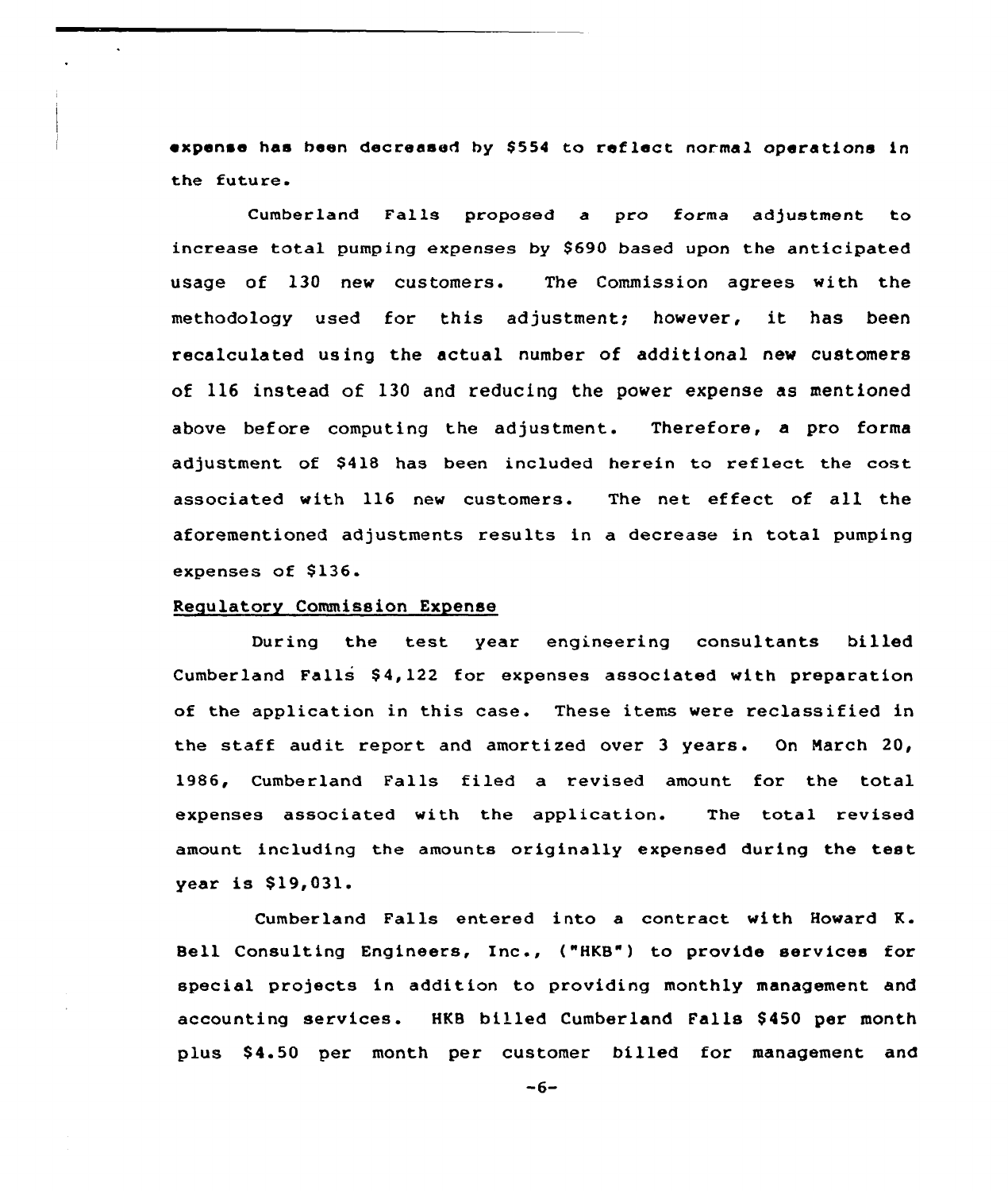accounting services provided during the test year. In addition, the contract states that all labor for special projects provided by HKB will be multiplied by a 2.5 contract multiplier. It is the Commission's opinion that this contract multiplier is unreasonable especially since Cumberland Falls utilizes HKB's monthly services. Cumberland Falls should renegotiate its contract with HKB to eliminate the contract multiplier.

For rate-making purposes, the Commission has disallowed the contract multiplier in addition to disallowing the estimated portion of the total expenses. Thus, the total allowable rate case expense is S6,225. This expense has been amortized over 3 years which results in an annual expense of \$2,075, or \$285 more than the reported test year expense.

# Depreciation Expense

Cumberland Falls proposed a pro forma adjustment of \$25,325 as depreciation expense on the total estimated cost of the proposed construction. The depreciation expense per the audit report included depreciation on Beck's Creek which has been abandoned. Therefore, the annual depreciation expense for Beck' Creek of \$175 has been excluded for rate-making purposes. In addition, the total original cost of Beck's Creek of \$7,000 has been removed from plant-in-service and the Contributions in Aid of Construction Account has been decreased by \$3,703 to reflect the contributed funds received towards the cost of Beck's Creek.

Plant-in-service has been increased by \$15,528 to include the items capitalized in the staff audit report. The depreciation

 $-7-$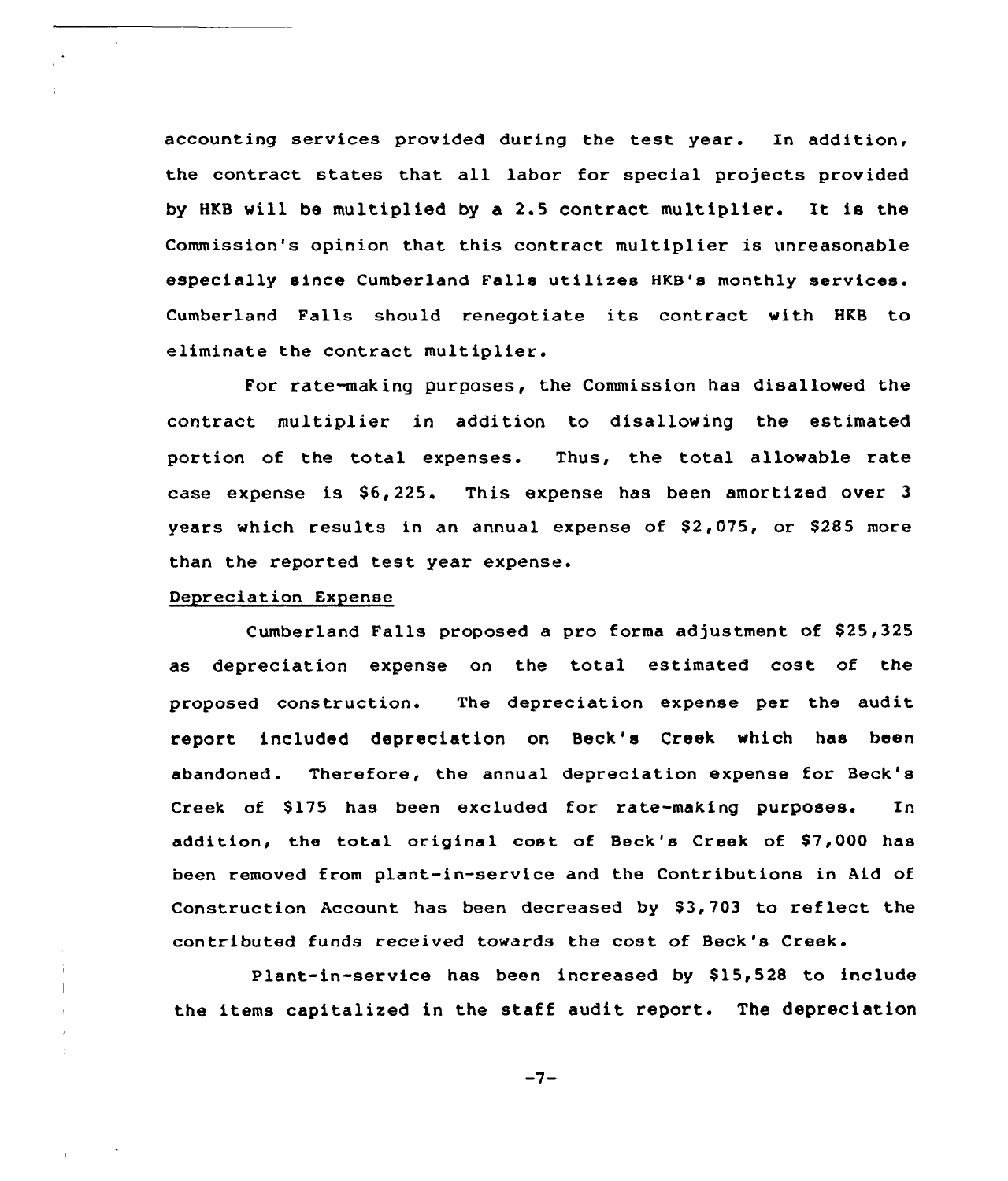expense on these items was included in adjusted depreciation expense in the audit report.

The Commission is of the opinion that the customers should pay depreciation expense only on non-contributed property and has, therefore, excluded  $$12,313$  of the annual depreciation expense per the audit report based upon the aforementioned items.<sup>4</sup>

In determining the depreciation expense on the plant additions requested in this case, Cumberland Fa11s included in its cost of the total construction project \$65,000 which was designated for the refinancing of the existing debt. No explanation has been provided by Cumberland Falls as to why this amount would relate to the projected investment in new plant. The record reflects that the refinancing of existing bonds is to be funded through a new bond issue in the amount of \$298,000. Therefore, the Commission has not included this amount in determining the adjusted depreciation expense.

Cumberland Falls filed a revised estimate for the proposed construction on April 9, 1986, after its April 3, 1986, bid opening. The low bid for the project is \$540,165, \$207,035 less

Depreciation Expense per the Audit Report Less Depreciation for Beck's Creek Times Percentage of Adjusted Contributed Property to Total Plant \$ 20,460 <175> \$ 20,2e5 60.7% Disallowed Portion of Existing Depreciation Expense  $\frac{12,313}{812,313}$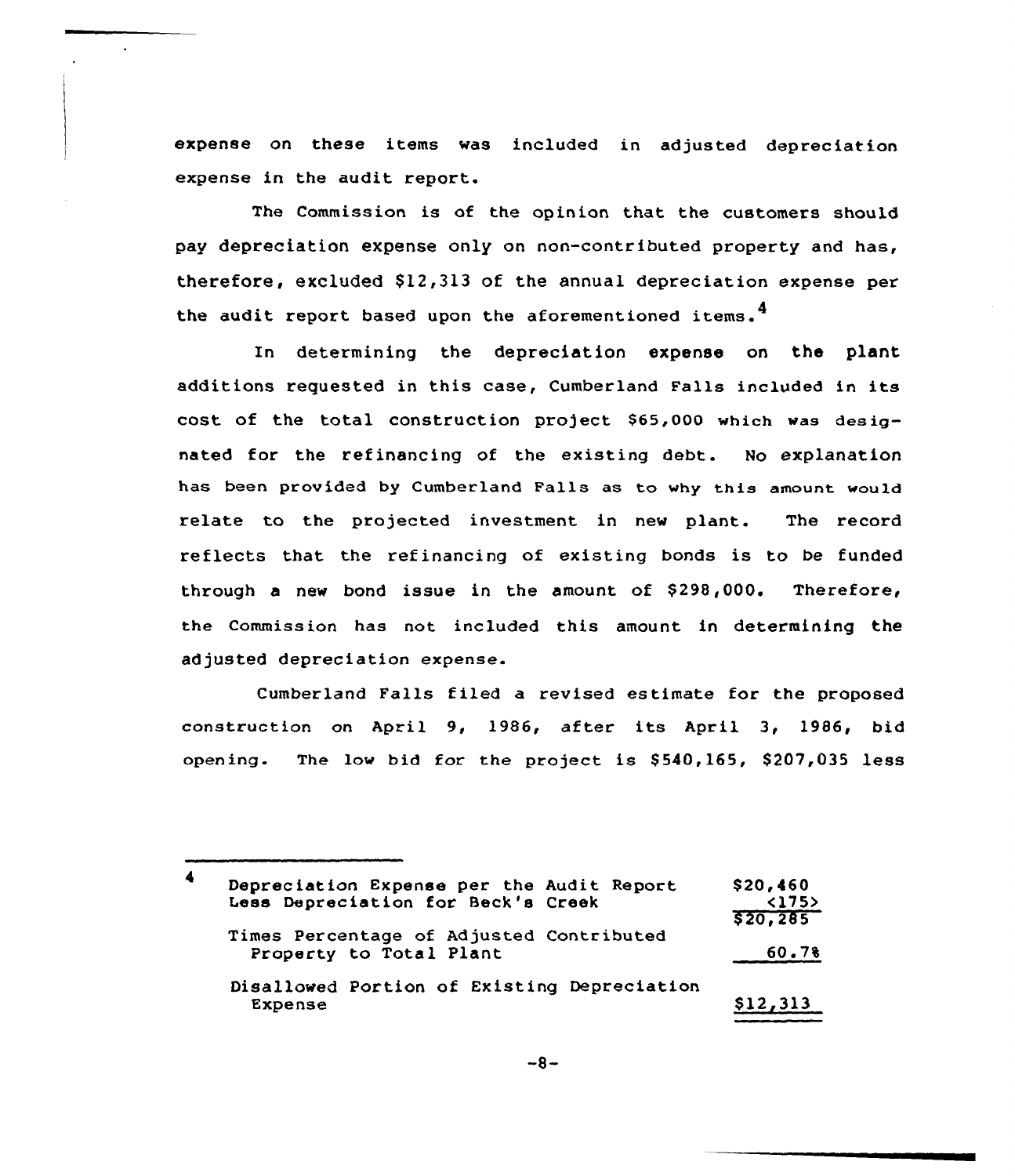than the Engineer 's estimate. In addition, the total estimated engineering expenses have decreased by S21,000.

Cumberland Falls adjusted the contingency fees so that the total cost af the project would still match the S1,013,000 financing amount available. Cumberland Falls plans to construct additional extensions and improvements with the excess available funds which will result in additional customers and more operating revenue. Cumberland Falls did not propose an adjustment to revenue to reflect these additional customers. The Commission is of the opinion that depreciation expense should not be allowed on the total S1,013,000 financing arrangement because there is no matching of additional revenue generated from these new customers and the associated depreciation expense.

Cumberland Falls estimated the interest expense during construction to be \$35,000, 4.684 percent of the Engineer's estimated canstruction cost. Due to the decrease in construction costs, this expense has been recalculated to be \$25,301.<sup>5</sup>

During the hearing on March 27, 1986, the engineering witness concurred that half of the preliminary engineering report should be reclassified from expenses associated with the preparation of the application to the total construction project cost. After including the \$1,250 for the preliminary engineering report, excluding the S65,000 for refinancing the existing debt, using the actual construction costs, and lowering the interest

5

. . . . . . . . . . . .

Interest During Construction:  $$540,165$  X 4.684% = \$25,301.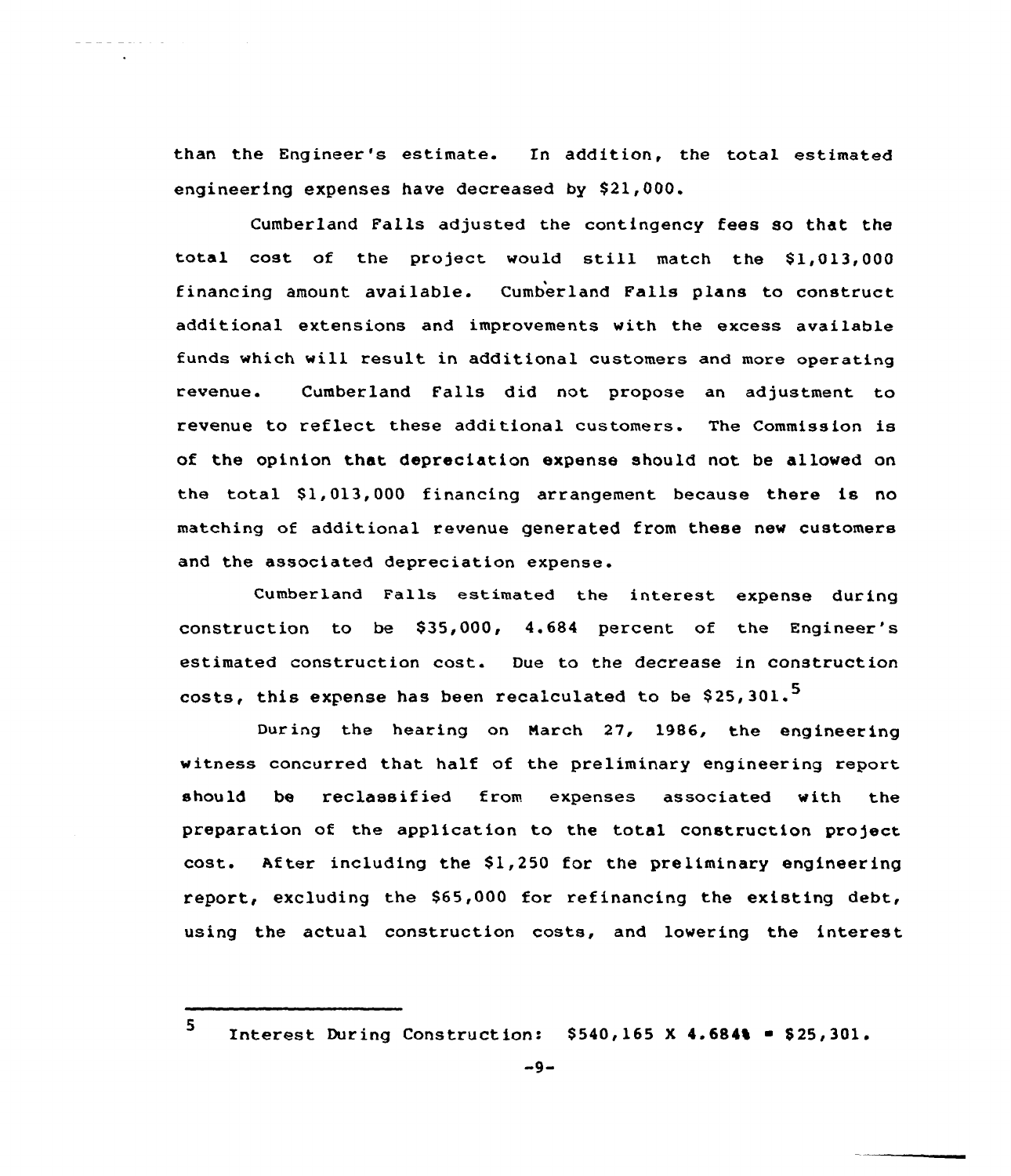expense during construction, the revised total construction project cost is  $$706.516.^{6}$ 

Cumberland Falls calculated the pro forma depreciation expense using a 2.5 composite depreciation rate on  $$1,013,000$ , the estimated project cost. The Commiss ion is of the opinion that the depreciation expense on the proposed construction can be more accurately computed by using the estimated useful lives of the components of the construction project instead of a composite rate. Therefore, the depreciation expense has been recalculated using the revised construction costs and the actual useful lives contained in Cumberland Falls' depreciation schedule, resulting in depreciation expense of  $$22,462$  on the proposed construction.

Since the Commission is of the opinion that the customers shall pay depreciation expense only on non-contributed property, the Commission has disallowed \$13,376 of the pro forma depreciation expense based upon the percentage of contributed funds to total funds needed for the construction project.

Due to all the aforementioned adjustments, the test-year depreciation expense has been decreased by  $$3,402$  to  $$17,058$ .

<sup>6</sup> Total Construction Project Cost: Preliminary Engineering Report  $1,250$ <br>50,000 S. Engineering (Design) Engineering (Inspection)<br>Legal and Administrative 28,0GO 10,000 Interest During Construction 25,301 51, 800 Contingency Construction Coat per Low Bid 540,165 \$ 706~516

$$
-10-
$$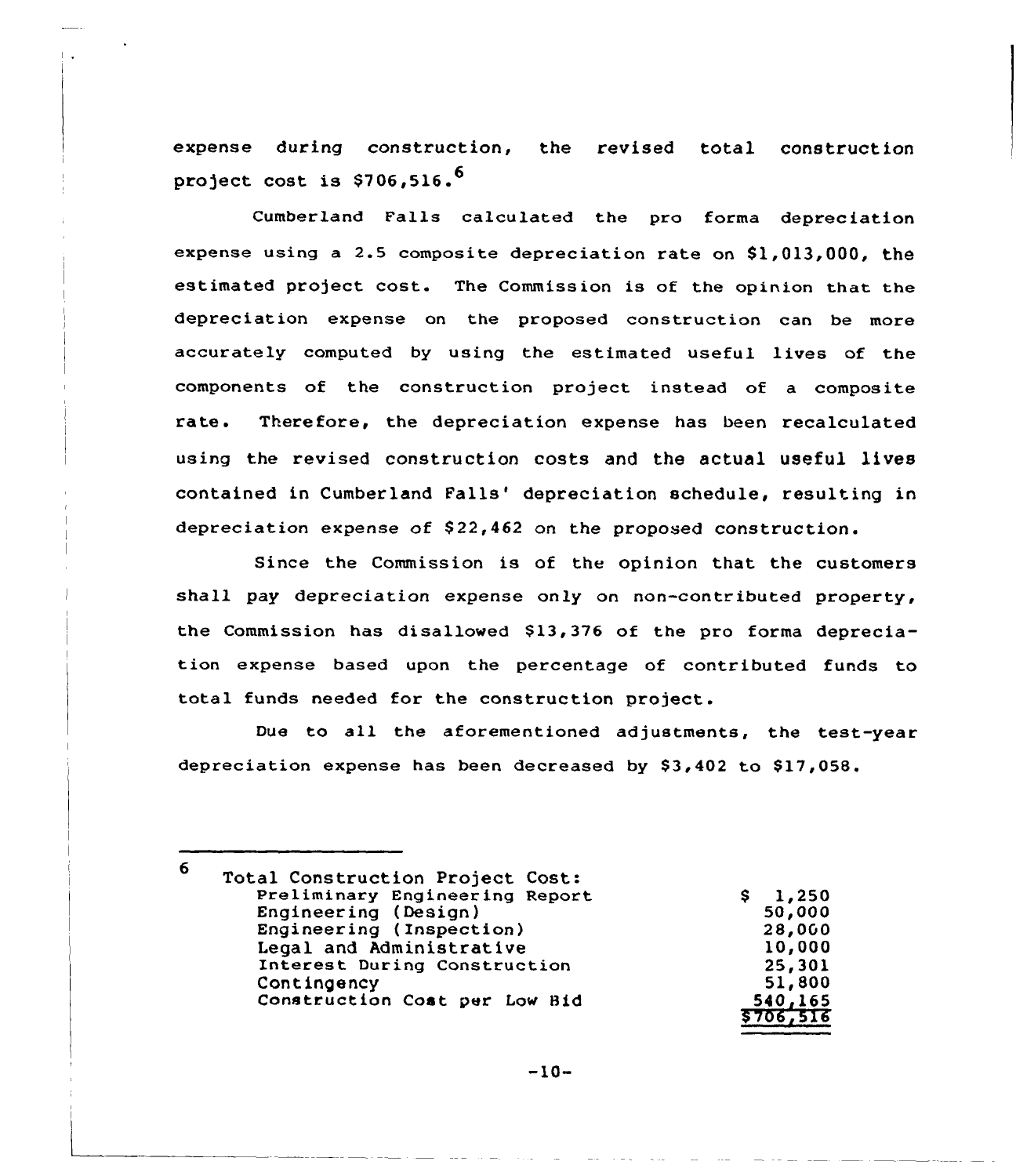# Operations Contract

Cumberland Falls proposed a pro forma adjustment of \$3,927 to reflect revisions of salaries and wages occurring during the test year and a scheduled increase in the billing and management fees. Cumberland Falls' adjustment was based upon the average percentage increase in salaries and wages of the employees of East Knox County Water District ("East Knox" ). The salaries and wages increase was effective November 1, 1984.

The Commission is of the opinion that an adjustment should be made based upon the estimated number of additional customers times the fee per month per customer billed since this is the billing method used by HKB and reflects the actual cost of Cumberland Falls. Therefore, a pro forma adjustment of \$6,264 has been included herein to reflect the increased cost due to the additional customers. <sup>7</sup>

During the Narch 27, 1986, hearing Willis Jackson, a Financial Analyst with HKB, stated that the average percentage increase in the salaries and wages of East Knox, per the application, had been recomputed from 5.76 percent to 8.49 percent.<sup>8</sup> Therefore, based upon HKB's billing procedures of passing through the actual East Knox transmission and distribution labor expenses to Cumberland Falls, this expense for the first <sup>3</sup> months of the test year has been increased by 8.49 percent, or \$409. The total

<sup>8</sup> Hearing Transcript, Narch 27, 1986, p. 72.

<sup>7</sup> ll6 additional customers X \$4.50 per month X <mark>12 month</mark><br>\$6,264.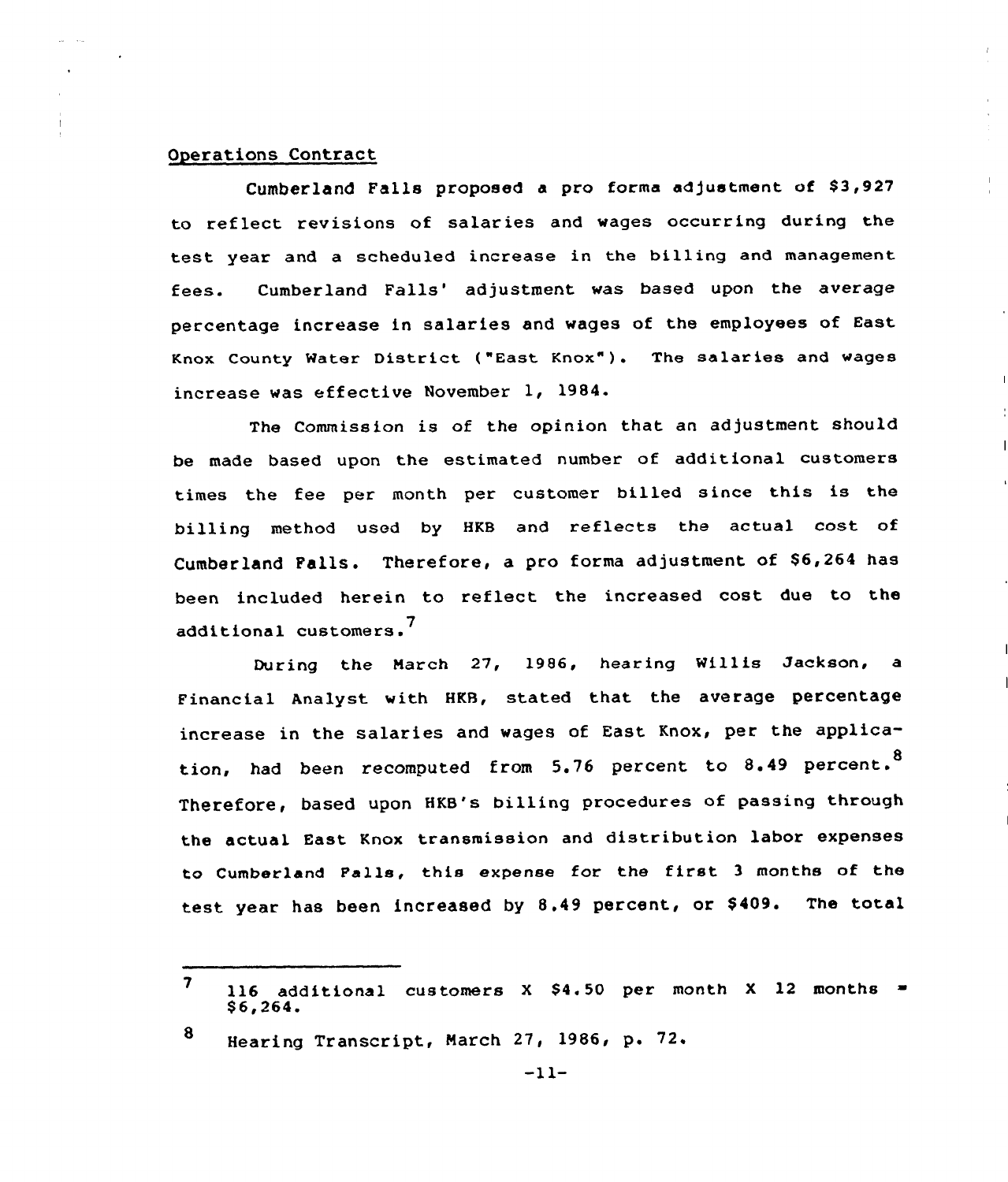pro forma adjustment, allowed due to the increase in expenses of the operations contract is \$6,673.

After consideration of the aforementioned adjustments, the Commission finds Cumberland Falls' test year operations to be as follows:

|                      | Test Year<br>Actual Per<br>Audit Report | Commission<br>Adjustments | Adjusted<br>Test Year  |
|----------------------|-----------------------------------------|---------------------------|------------------------|
| Operating Revenues   | \$190,699                               | \$39,333                  | \$230,032              |
| Operating Expenses   | 187,829                                 | 11,910                    | 199,739                |
| Net Operating Income | \$2,870                                 | \$27,423                  | $\overline{5}$ 30, 293 |
|                      |                                         |                           |                        |

#### REVENUE REQUIREMENTS

Cumberland Falls has proposed to refund its existing FmHA indebtedness with a new bond issuance of 8298,000. In addition, Cumberland Falls plans to retire its existing notes payable with monies included in the contingency reserve contained in the new debt issue. Therefore, all of Cumberland Falls' existing debt and existing interest expense will either be refunded or retired.

Cumberland Falls proposed a Debt Service Coverage ("DSC") of 1.2X on bond interest and principle payments on the new debt issues of \$52,646 per year. The Commission is of the opinion that a 1.2X DSC is appropriate and has used the average of the principle and interest payments over a 5-year period.

-12-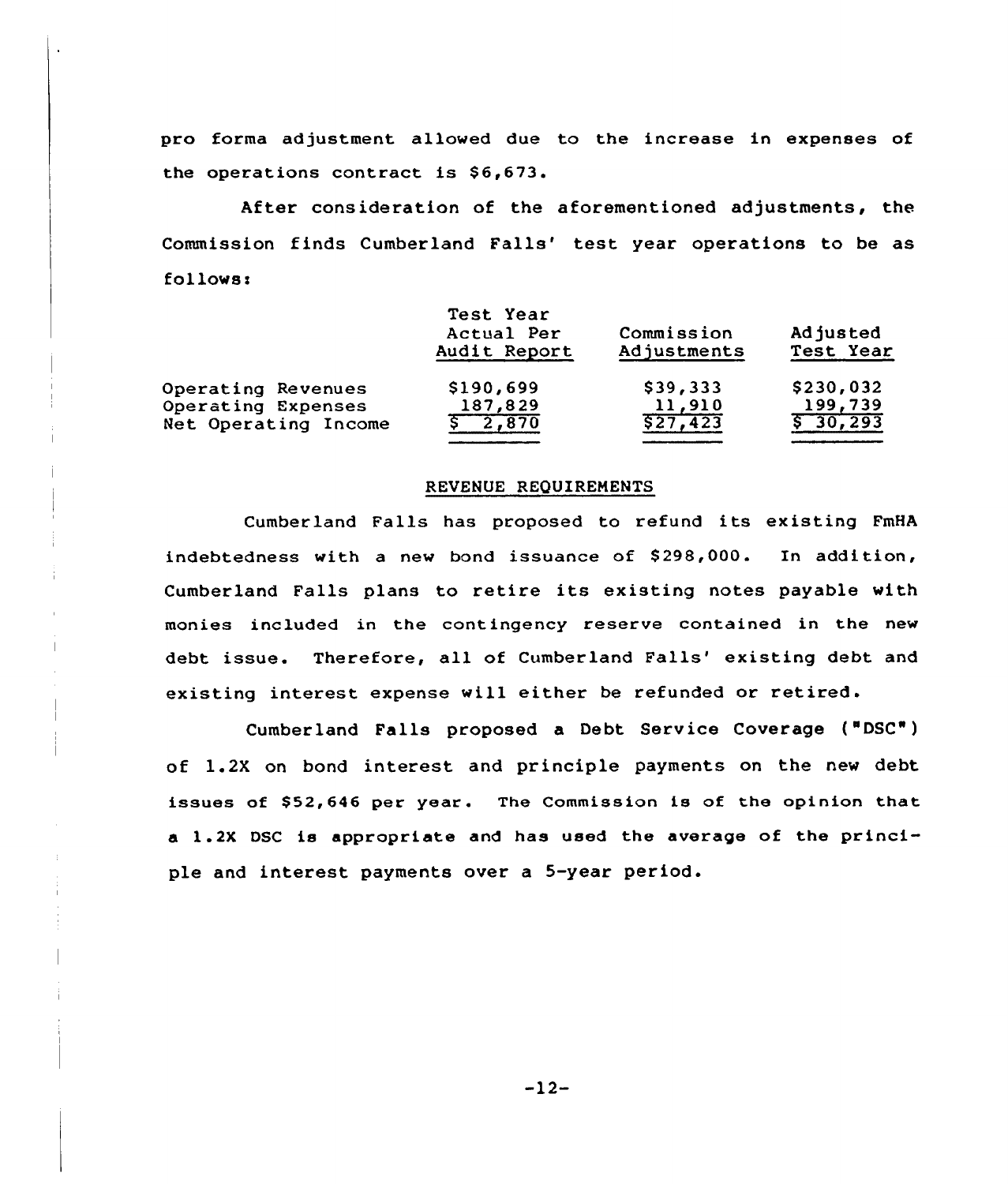Using a 1.2X DSC plus operating expenses, the Commission finds Cumberland Falls' total revenue requirement to be \$261,721.<sup>9</sup> After consideration of test-year interest income of \$3,145, miscellaneous and other water revenue of \$5,444, and adjusted operating revenue from water sales of \$224,588, an increase in annual revenue of \$28,544 from sales of water will be sufficient. The Commission is of the opinion and finds that the revenue granted herein will produce gross annual revenue sufficient to pay Cumberland Falls' operating expenses, service its debt, and provide a reasonable surplus.

The \$450 per month fee and the \$4.50 per month per customer billed fee charged by HKB for management and accounting services provided appear to be high in comparison with fees paid by other utilities for similar services. Donnie Bunch, the Secretary and a commissioner of Cumberland Falls, stated during the hearing that other management firms were not examined in much detail when deciding on a firm.<sup>10</sup> The Commission is of the opinion that Cumberland Falls should renegotiate its contract with HKB or consider other management firms for more cost effective services.

<sup>9</sup> Staff Adjusted Test-Year Operating Expenses ADD: 1.2X (5-Year Average Principle and Interest Requirements ) \$199,739 61, 982 \$ 261,721

10 Hearing Transcript, March 27, 1986, p. 121.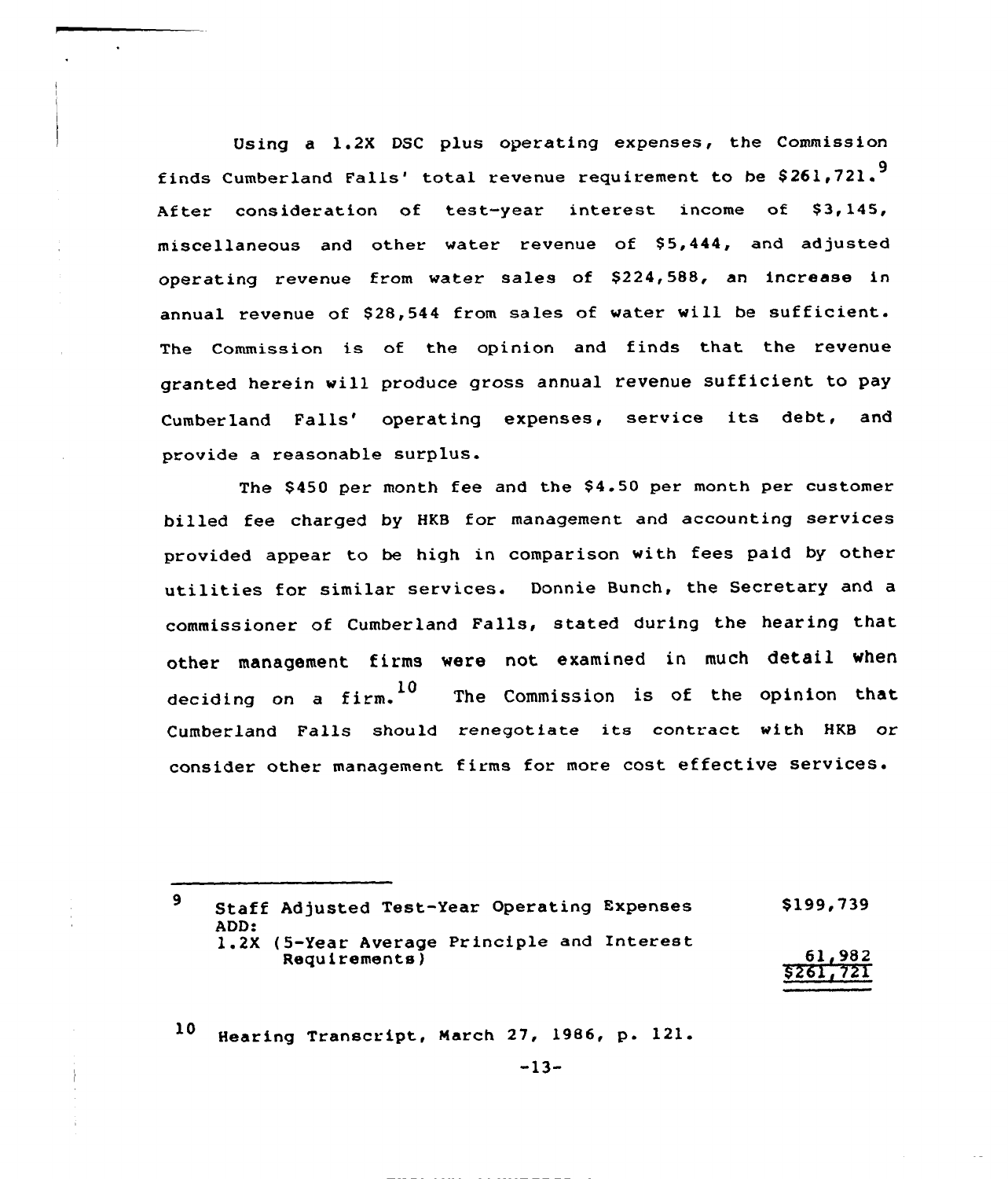#### FINDINGS AND ORDERS

The Commission, after consideration of the evidence of record and being advised, is of the opinion and finds that:

1. The rates proposed by Cumberland Falls would produce revenue in excess of that found reasonable herein and, therefore, should be denied upon application of KRS 27&.030.

2. The rates in Appendix <sup>A</sup> are the fair, just and reasonable rates for Cumberland Falls in that they are calculated to produce gross annual revenue from water sales of \$256,224. These revenues will be sufficient to meet Cumberland Falls' operating expenses found reasonable for rate-making purposes, service its debt and provide a reasonable surplus.

3. Public convenience and necessity require that the construction proposed in the application and record be performed and that <sup>a</sup> certificate of public convenience and necessity be granted.

4. The proposed construction includes 121 service connections, about 15.0 miles of 6-inch pipeline, about 3.25 miles of 3-inch pipeline, <sup>a</sup> master meter, a crossing of the Cumberland River and miscellaneous appurtenances. The low bid received for the proposed construction was \$540,165, which will require about \$1,013,000 in project funding after allowances are made for fees, contingencies, other indirect costs and additional construction that can be done because the low bid was \$207,035 under the Engineer's estimate.

 $-14-$ 

**Contractor**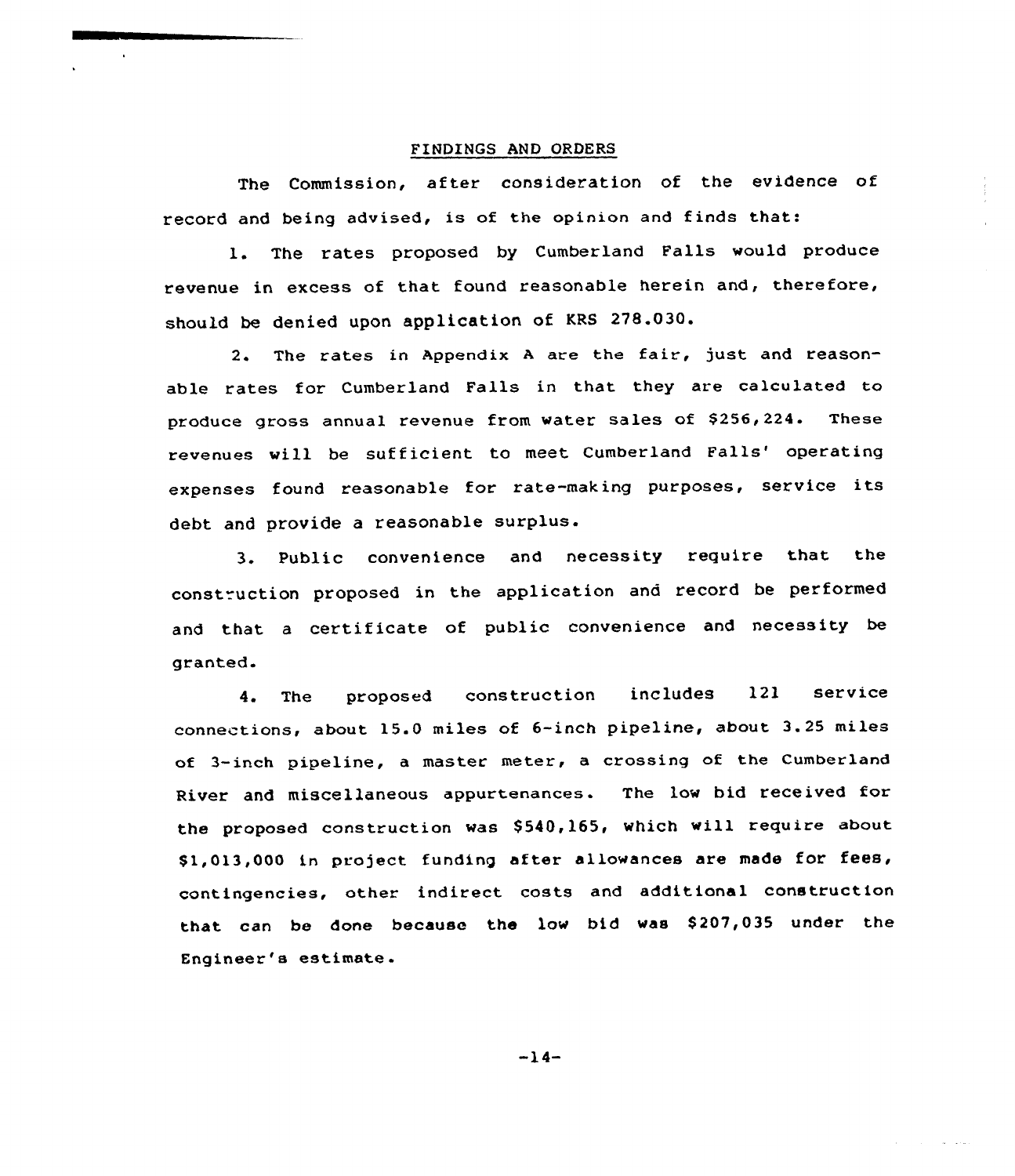5. Cumberland Falls should obtain approval from the Commission prior to performing any additional construction not expressly certificated by this Order. <sup>A</sup> copy of the bid advertisement package for the additional construction should be filed by October 1, 1986.

6. Any deviations from the construction herein approved which could adversely affect service to any customer should be done only with the prior approval of this Commission.

7. Cumberland Falls should furnish duly verified documentation of the total costs of this construction including all capitalized costs (engineering, legal, administrative, etc.) within 60 days of the date that construction is substantially completed. Said costs should be classified into appropriate plant accounts in accordance with the Uniform System of Accounts for Water Utilities prescribed by this Commission.

8. Cumberland Fall's contract with its Engineer should require the provision of full-time resident inspection under the general supervision of a professional engineer with a Kentucky registration in civil or mechanical engineering to insure that the construction work is done in accordance with the contract plans and specifications and in conformance with the best practices of the construction trades involved in the project.

9. Cumberland Falls should require the Engineer to furnish <sup>a</sup> copy of the "as-built" drawings and <sup>a</sup> signed statement that the construction has been satisfactorily completed in accordance with the contract plans and specifications within 60 days of the date of substantial completion of this construction.

-15-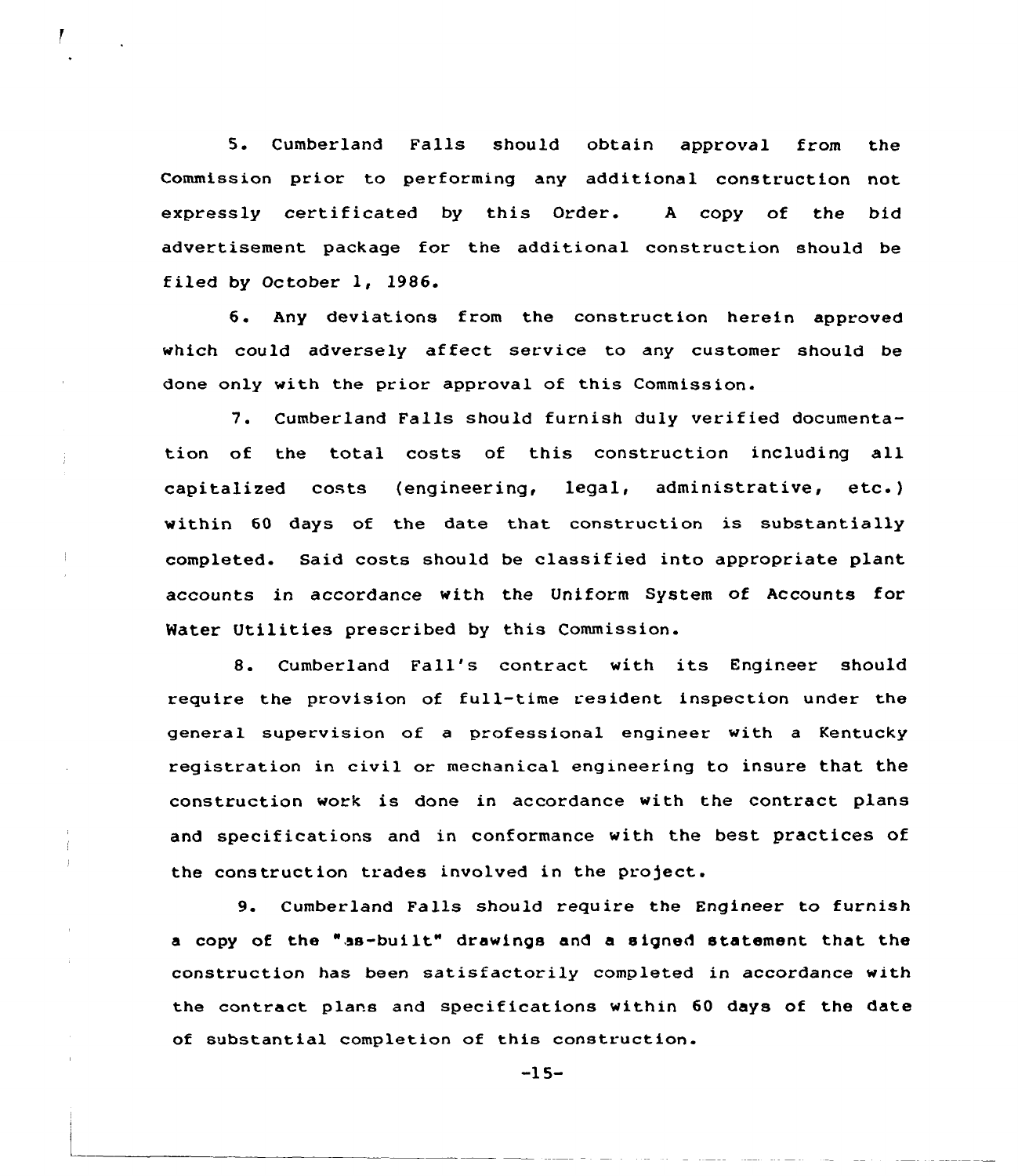10. <sup>A</sup> 5/8-inch <sup>x</sup> 3/4-inch meter should be the standard customer service meter for all new customers and should be installed at all points of service unless the customer provides sufficient justification for the installation of a larger meter.

11. The FmHA letter of conditions dated June 24, 1983, requires Cumberland Falls to use \$45,000 in applicant contributions to establish an "Initial Operations and Haintenance Reserve Account" {"0 <sup>6</sup> <sup>N</sup> Reserve Account" ) to assure continued operation of the system during the first 5 years of operations after completion of construction. On the basis of the record of utility operations by Cumberland Falls, the Commission also finds that the 0 8 <sup>N</sup> Reserve Account be established in accordance with the PmHA letter of conditions with use of the funds limited to \$9, 000 per year. Any balance remaining in this fund after 5 years should be transferred to the Depreciation Reserve Account.

12. The \$1,013,000 financing plan proposed by Cumberland Falls is for lawful objects within its corporate purposes and is necessary or appropriate for or consistent with the proper performance of its services to the public and will not impair its ability to perform these services, and is reasonably necessary and appropriate for such purposes and should, therefore, be approved.

13. The \$298,000 refinancing plan proposed by Cumberland Falls is for lawful objects within its corporate purposes and is necessary or appropriate for or consistent with the proper performance of its services to the public and will not impair its ability to perform these services, and is reasonably necessary and appropriate for such purposes and should, therefore, be approved.

 $\frac{1}{4}$ 

 $\frac{1}{\epsilon}$  $\frac{1}{4}$ 

÷

 $-16-$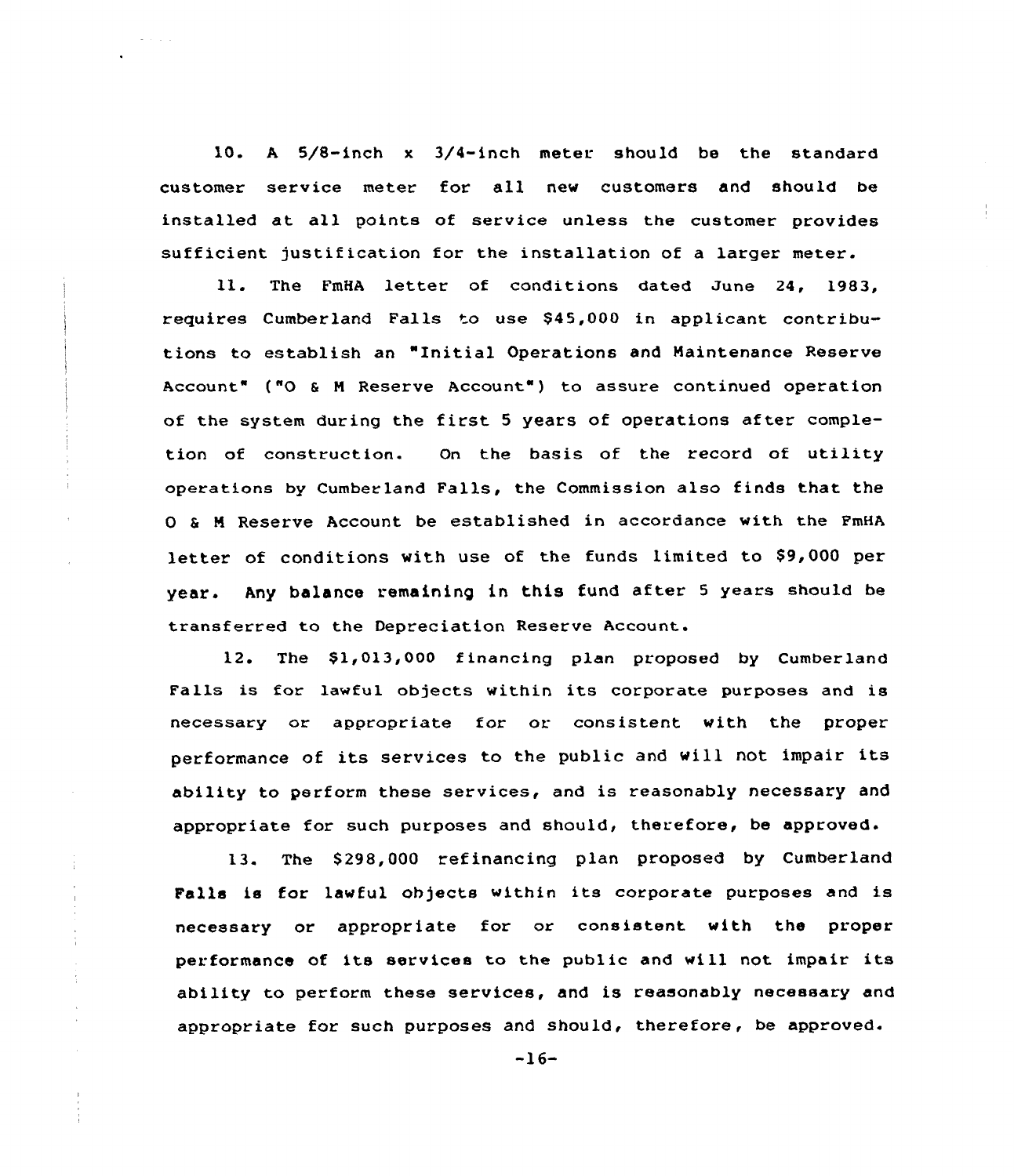IT IS THEREFORE ORDERED that:

l. The rates proposed by Cumberland Falls are hereby denied.

2. The rates and charges in Appendix <sup>A</sup> are approved for service rendered by Cumberland Falls on and after the date of this Order.

3. Cumberland Falls be and it hereby is granted <sup>a</sup> certificate of public convenience and necessity to proceed with the proposed construction as set forth in the plans and specifications of record herein.

4. Cumberland Falls' plan of refinancing the existing FmHA debt with a new S298,000 FmHA bond issuance be and hereby is approved.

5. Cumberland Fall's plan of financing consisting of applicant contributions in the amount of 845,000, a loan from the FmHA in the amount of  $$403,000$  with an interest rate of  $7\frac{1}{8}$ percent and a 40-year term, a grant from the FmHA in the amount of S560,000 and a S5,000 grant from the Cumberland Valley Area Development District be and it hereby is approved.

6. If under new PmHA loan conditions Cumberland Falls is notified and granted an option to accept a lower interest rate on the date of closing, Cumberland Falls shall file the following with the Commission within 30 days of the date of closing: (1) the FmHA notification of the lower interest rate and all correspondence from and to  $FmHA$  concerning this notification; (2) <sup>a</sup> statement of the interest rate accepted from PmHA; {3) amended pages to its bond resolution and an amended amortisation schedule

-17-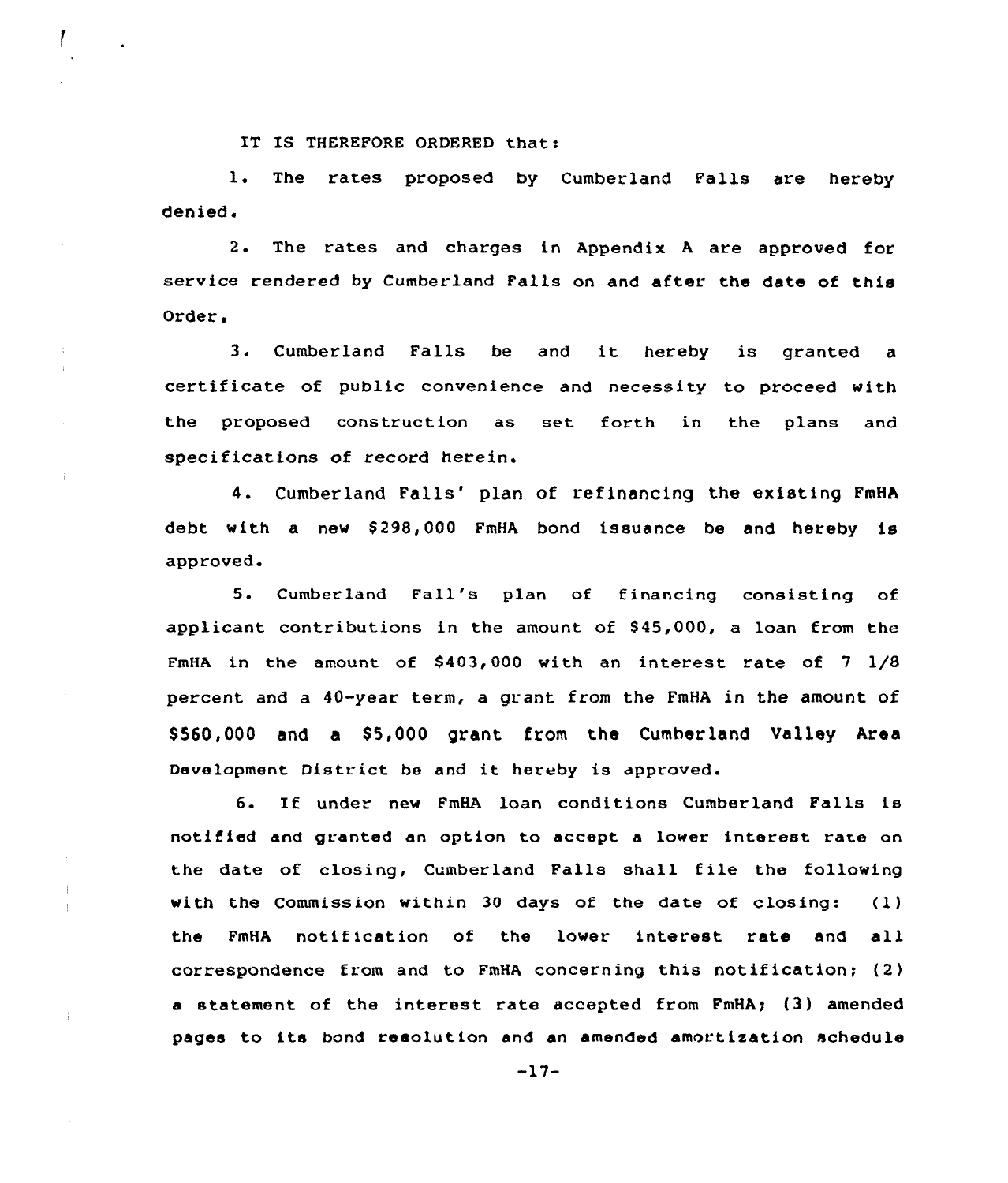based on the different interest rate if <sup>a</sup> different rate is accepted; and, (4) full documentation of why the lower rate was not accepted showing an analysis of the higher costs associated with the loan over the loan's repayment period in the event the option to accept the lower rate is not taken by Cumberland Falls.

7. Cumberland Falls shall comply with all matters set out in Findings <sup>6</sup> through ll as if the same were individually so ordered.

8. Within 30 days from the date of this Order, Cumberland Falls shall file with this Commission its revised tariff sheets setting out the rates approved herein.

9. Cumberland Falls shall file an application for approval of the additional construction to be performed with the remainder of the funds approved herein by October 1, 1986, including a copy of the bid advertisement package.

Nothing contained herein shall be deemed a warranty of the Commonwealth of Kentucky, or any agency thereof, of the financing herein authorized.

Done at Frankfort, Kentucky, this 14th day of May, 1986.

PUBLIC SERVICE COMMISSION

Chairma Vice Chairman  $m$ issioner

ATTEST:

Secretary